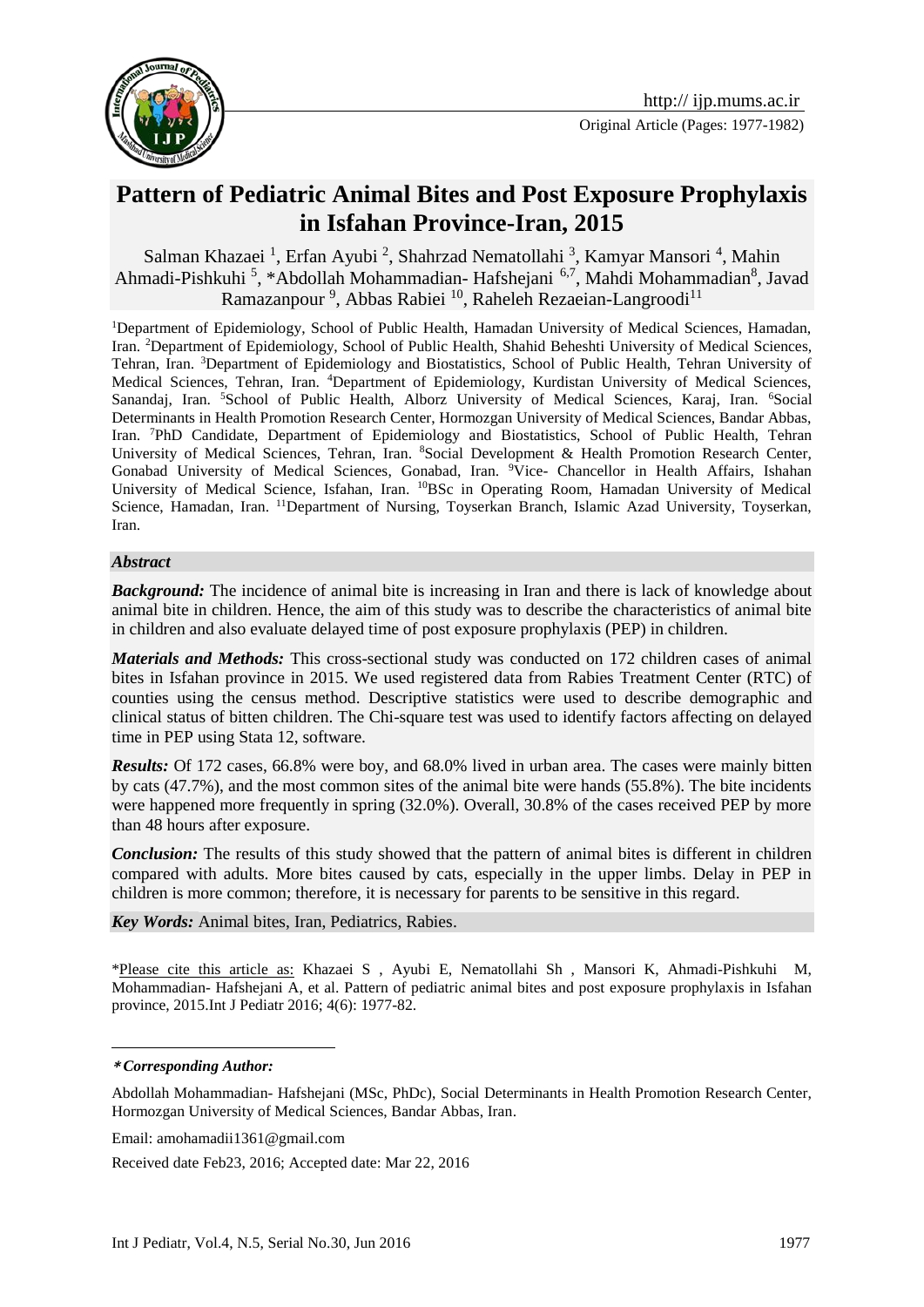### **1- INTRODUCTION**

Animal bites particularly rabies is a common public health problem which has not been taken into consideration [\(1\)](#page-4-0). Some of the subsequent infections of animal bites such as rabies are too fatal; so that, the highest fatality rate among infectious diseases is related to rabies [\(2\)](#page-4-1). This virus affects wild and domestic mammals, and although this disease can be prevented with a vaccine, but it is estimated that 55,000 cases of human deaths have been occurred resulting from rabies around the world annually [\(3\)](#page-4-2). More than 95% of human deaths resulting from this disease occur in developing countries such as Asia and Africa where disease in population of domestic dogs is endemic [\(3\)](#page-4-2). According to the report of the World Health Organization (WHO), more than 15 million people are treated for rabies due to animal bites in order to prevent rabies in different parts of the world annually [\(3\)](#page-4-2). Also around 60,000 cases of human deaths resulting from rabies are reported in worldwide annually [\(4\)](#page-4-3).

Rabies disease has existed in Iran for a long time; so that, this disease is endemic in our country, and contamination of domestic animals frequently occurs [\(5\)](#page-4-4). Incidence of animal bites had been increasing in Iran in recent years [\(6,](#page-5-0) [7\)](#page-5-1). Dog bites is a common cause of traumatic injury and is a greater source of morbidity and mortality in children than in adults [\(8\)](#page-5-2). Young children are at risk of serious injury due to animal bites and a higher proportion of them were bitten on the face [\(8\)](#page-5-2). children under 5 years of age may be at increased risk of bitten as they are more likely to unintentionally provoke a dog to attack [\(8\)](#page-5-2). Children have the more severe injuries due to inexperience, smaller size and less ability to protect themselves from attacks [\(9\)](#page-5-3). Although it is suggested that in case of animal biting, earlier treatment and prevention modalities can be effectively administrated and accessible in urban and

rural area [\(10\)](#page-5-4), however some studies indicated of substantial delay for post exposure prophylaxis (PEP) of rabies in Iran [\(11,](#page-5-5) [12\)](#page-5-6). It is unclear why there are delay for PEP in Iran, but descriptive analysis can generate hypotheses about the underlying causes of delay for PEP, in other hand wide geographical range, climate diversity, dependence of the major risk factors of rabies on wildlife species and demographic differences makes need for separate investigations in different regions of the country.

In recent years the frequency of animal bite in Isfahan province, Iran in all ages is increasing. The number cases of animal bite during 2011 to 2015 were 7,470, 6,602, 8,507, 8,874 and 9,459 respectively. In 2015 of total cases, 76.1% were lived in urban areas and 81.5% of them were male. Incidence rate for urban areas was 189 and for rural areas were about 300 cases per 100,000 populations. Also, 74.1% of bites were attributed to dogs and less than 10% of them caused by cats. But this pattern can be different in children; therefore present study was conducted in Isfahan province in order to describe the characteristics of animal bite in children and also evaluate delayed time of PEP and associated factors in children.

### **2- MATERIALS AND METHODS**

### **2-1. Methods**

This cross-sectional study was conducted on 172 child cases of animal bites in Isfahan Province from March 2014 to March 2015. Isfahan province is located in the Center of Iran with the area of approximately 107,027 square km. According to the census in the year 2006, the population of the province was 4,559,256 of which approximately 83.3 percent were urban residents. In this study all bitten children under 6 years of old entered in analysis. The animal bitten person is a person who has been bitten by domestic or wild animal. As we know, the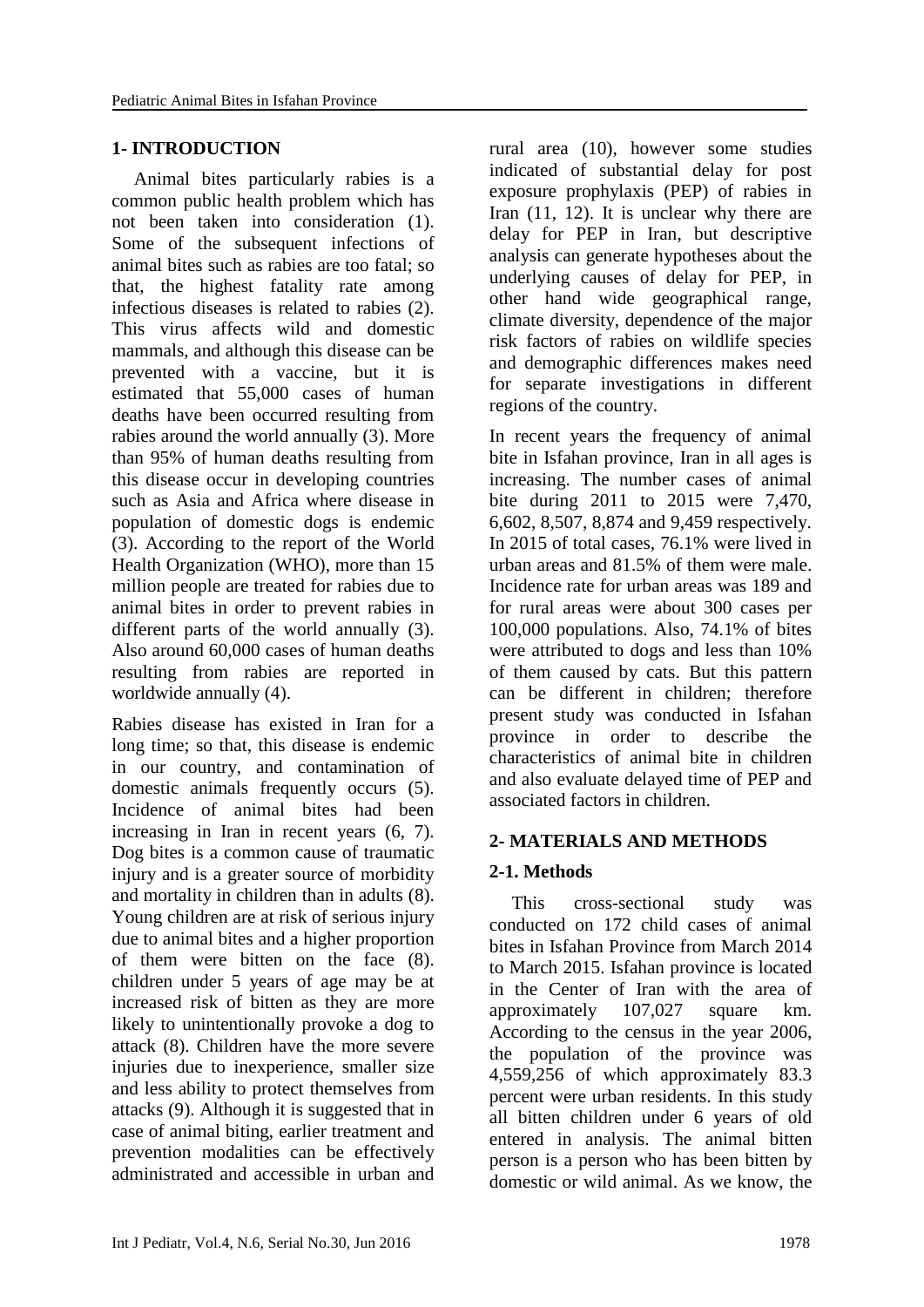animal bitten person should receive a postexposure prophylaxis based on the WHO recommendations. Cases of healthy skin licking or contact with animal were not considered as cases of bites. We used the registered information of Rabies Treatment Center (RTC) from counties of Isfahan.

Demographic and clinical information were extracted and entered in a checklist including age, gender, area of residence, reason of bites, season of bits, number of sores, wound status (deep, superficial), bite site (leg, hand, body, head or face), type of biting animal (dog, cat, other), and time of receiving PEP (on time, more than 48 hours). Exclusion criteria were including the subjects who were not the residents of the province.

### **2-2. Data analysis**

Descriptive statistics were used to describe demographic and clinical status of bitten children. Chi-square test was used for data analysis at the 5% significance level to identify relation between delayed time in PEP and time of bites using the statistical software Stata 12 (StataCorp, College Station, TX, USA).

### **3- RESULTS**

Of all the bitten children, 66.8% were boy and 68% were urban. The mean age of children was  $3.6 \pm 1.4$  year and 35.5% of them had 5 years old. The main cause of animal bite was irritated of animal by 36.6% of cases (**Table.1**).

The distribution of clinical characteristics of bitten children is shown in (**Table.2**). In 60.4% of cases animal bites were resulting in one wound. Hand with 55.8% of the bites was the most major part. 21.5% of cases had deep injuries and 78.5% had superficial injuries. The cat and domestic dogs were involved in 47.7% and 38.3% of exposures respectively.

According (**Table.3**), 32% of cases involved in spring season and more than 50% of them occurred between 12 and 18 hours. Regarding the relation between time of bites and time of post exposure prophylaxis there was significant association between season and delay for PEP  $(P= 0.016)$  as well as with time of bites  $(P=0.001)$ .

**Table 1**: Demographic characteristics of bitten children in Isfahan province, 2015

| Variables         |                      | Number | Percent |
|-------------------|----------------------|--------|---------|
| Gender            | <b>Boy</b>           | 115    | 66.8    |
|                   | Girl                 | 57     | 33.2    |
|                   | Urban                | 117    | 68      |
| Residency         | village              | 55     | 32      |
|                   | $\leq$ 1             | 7      | 4.1     |
|                   |                      | 5      | 2.9     |
|                   | 2                    | 26     | 15.1    |
| Age groups (Year) | 3                    | 27     | 15.7    |
|                   | $\overline{4}$       | 46     | 26.7    |
|                   | 5                    | 61     | 35.5    |
|                   | Animal sudden attack | 55     | 32      |
|                   | Play with animal     | 42     | 24.4    |
| Reason of bites   | Feeding animal       | 12     | 7       |
|                   | Irritate of animal   | 63     | 36.6    |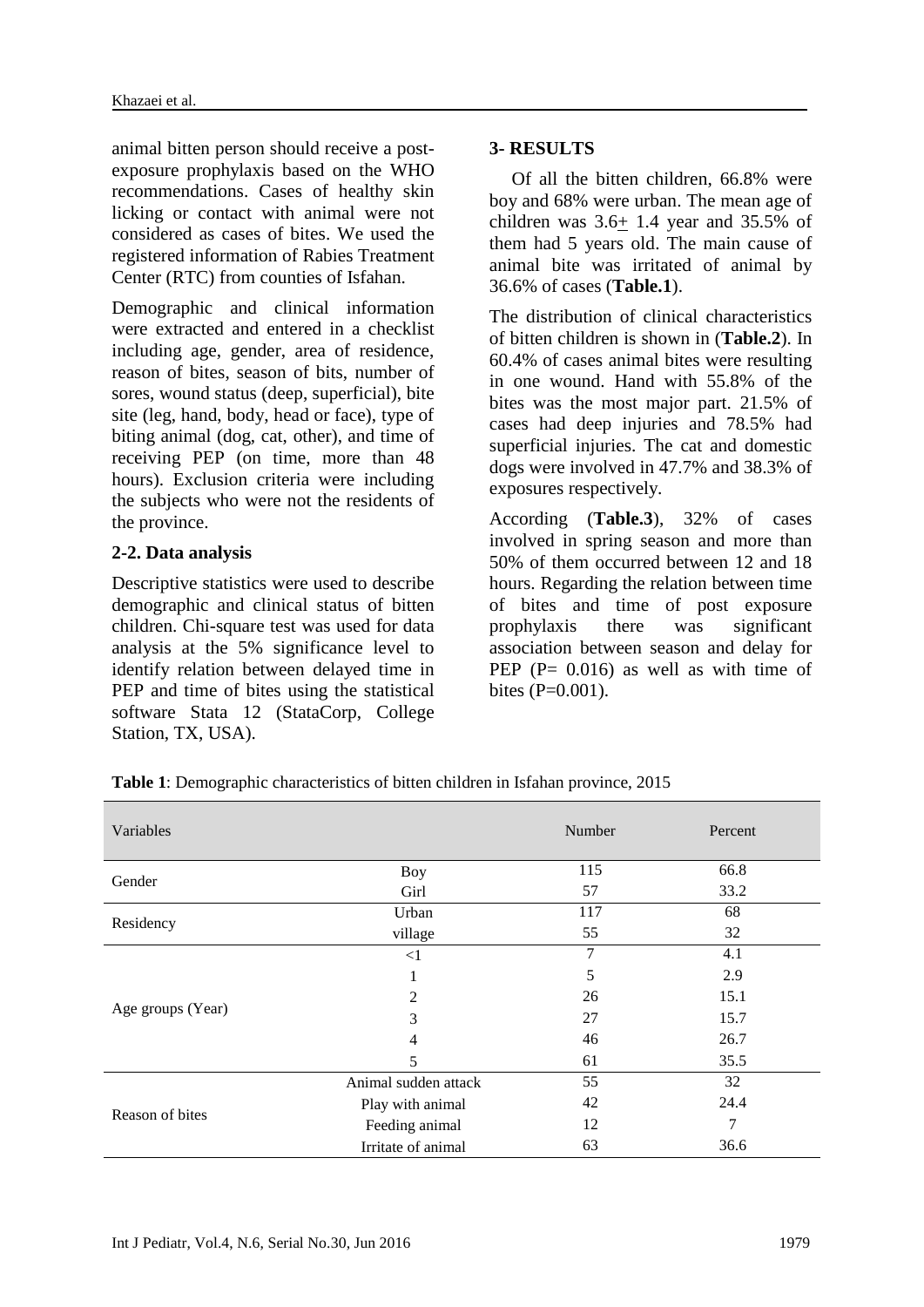| Variables             |                  | Number | Percent |
|-----------------------|------------------|--------|---------|
|                       |                  | 104    | 60.4    |
| Number of sores       | 2                | 31     | 18      |
|                       | 3                | 19     | 11      |
|                       | >3               | 18     | 11      |
|                       | Leg              | 43     | 25      |
| Bite site             | Hand             | 96     | 55.8    |
|                       | <b>Body</b>      | 19     | 11      |
|                       | Head & Face      | 16     | 9.2     |
| Wound status          | Deep             | 37     | 21.5    |
|                       | Superficial      | 135    | 78.5    |
|                       | Domestic Dog     | 62     | 35.4    |
|                       | <b>Stray Dog</b> | 5      | 2.9     |
|                       | Cat              | 82     | 47.7    |
| Type of biting animal | Monkey           | 6      | 3.4     |
|                       | Rabbit           | 4      | 2.3     |
|                       | Other            | 13     | 7.6     |

#### **Table 2**: Clinical characteristics of bitten children in Isfahan province, 2015

**Table 3**: Relation between time of bites and time of post exposure prophylaxis

|                           |           |                   | Post exposure prophylaxis time |               |         |
|---------------------------|-----------|-------------------|--------------------------------|---------------|---------|
| Variables                 |           | Frequency $(\% )$ | On time                        | Delay (more   | P-value |
|                           |           |                   |                                | than $48$ hr) |         |
| Season                    | Spring    | 55 (32.0)         | 45(81.8)                       | 10(18.2)      |         |
|                           | Summer    | 43(25.0)          | 30(69.8)                       | 13(30.2)      | 0.016   |
|                           | Autumn    | 38(22.1)          | 26(68.4)                       | 12(31.6)      |         |
|                           | Winter    | 36(20.1)          | 18(50.0)                       | 18(50.0)      |         |
| Time of<br>bite<br>(hour) | $0 - 6$   | 4(2.3)            | 1(25.0)                        | 3(75.0)       |         |
|                           | $6 - 12$  | 47(27.3)          | 30(63.8)                       | 17(36.2)      | 0.001   |
|                           | $12 - 18$ | 88 (51.2)         | 57(64.8)                       | 31(35.2)      |         |
|                           | 18-24     | 33(19.2)          | 31(93.9)                       | 2(6.1)        |         |
| Total                     |           | 172               | 119(69.2)                      | 50(30.8)      |         |

### **4- DISCUSSION**

The aim of the study was to describe the characteristics of animal bite in children and also evaluate delayed time of PEP and associated factors in children. Results of this study showed that animal bite is more common among boys and urban areas of Isfahan.

About half of injuries attributed to cats and irritate of animal was the main cause of animal bite. Also, about 30% of children had delay for PEP. About 70% of bitten children in this study were boys, which this result is consistent with previous studies in Iran [\(11-13\)](#page-5-5) and other countries [\(13,](#page-5-7) [14\)](#page-5-8). The reason of higher occurrence of animal bites in boys probably is they spend more time outdoors than girls. Most of the victims (69%) lived in urban, inconsistent finding with other studies where most cases of animal bites occurred in rural areas [\(11,](#page-5-5) [12,](#page-5-6) [15\)](#page-5-9). Also, in the present study, 47.7% of our cases were victims of cat bites. This finding is inconsistent with others study which most animal bites were from dogs [\(7,](#page-5-1) [11,](#page-5-5) [16\)](#page-5-10).

According to the census in the year 2006 in Isfahan province, approximately 83.3 percent were urban residents and 16.7 percent resided in the rural areas. Therefore this difference between the rural and urban populations could explain this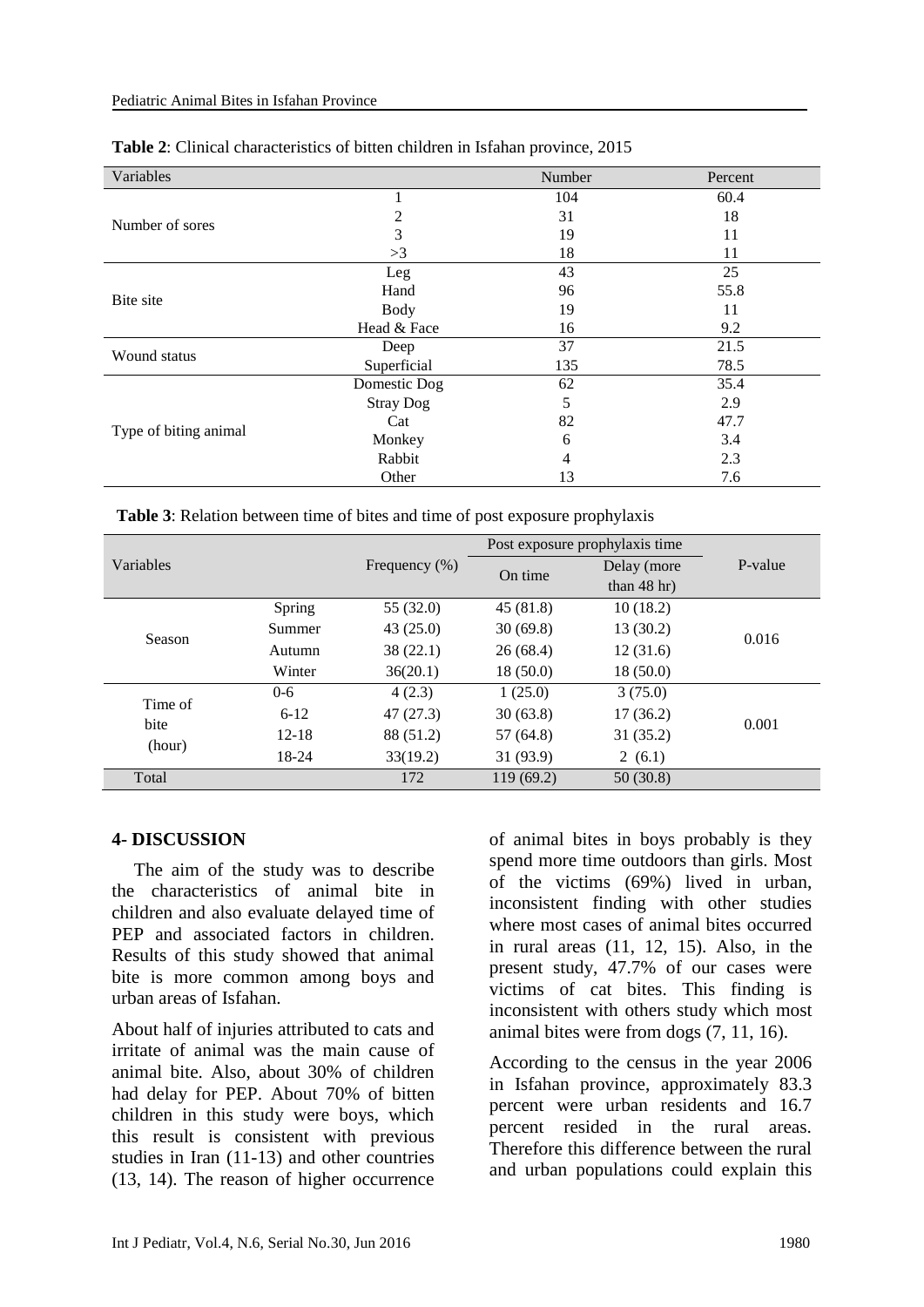discrepancy. In line of previous studies [\(14,](#page-5-8) [17\)](#page-5-11), highest cases occurred in children aged over 2 years. In this study, more bite incidents were in spring (32%) followed in summer (25%) with no significant differences between delay in PEP and seasons. Other previous studies have also reported the higher proportion of animal bites in spring and summer [\(11,](#page-5-5) [17,](#page-5-11) [18\)](#page-5-12). This finding may be due to increase in travelling people in rural and agricultural areas as well as school closures and also increased activity of animals seeking foods. Delay of PEP in winter maybe attributed Bad weather conditions.

Considering anatomic location of the bites, the majority of cases were related to hands (58.2%), this result is inconsistent with other studies were conducted on all ages which most common bitten part of the body was legs [\(6,](#page-5-0) [7,](#page-5-1) [11,](#page-5-5) [18\)](#page-5-12); this difference was due the difference in the anatomic status of children as well as their small size. Generally delay in PEP in this study is more common in compered in other studies conducted on total population [\(11,](#page-5-5) [12\)](#page-5-6). One reason may be due to the shallow depth of wounds in children or diminish the importance of cat bite by parents.

# **4-1. Limitations of the study**

One of the limitations of this study, due to we used registered data, therefore we were unable to collect some other variables such as socio-economic status, education level of parents and other variables related with animal bite in children. However, our study is a limited study that was conducted in Iran about animal bite in children.

### **5. CONCLUSION**

The results of this study showed that the pattern of animal bites is different in children compared with adults. More bites caused by cats, especially in the upper limbs. Delay in PEP in children is more common; therefore, it is necessary for

parents to be sensitive in this regard. Also Health-care providers should be educated on the appropriate management of animal bites and health policy-makers should ensure rabies control within animal populations, and appropriate supplies of post-exposure rabies treatment and antibiotic prophylaxis for bitten people. They should also provide enough education for this age group.

# **6- CONFLICT OF INTEREST**

 The authors had not any financial or personal relationships with other people or organizations during the study. So there was no conflict of interests in this article.

### **7- ACKNOWLEDGMENT**

The authors would like to thanks of personnel of the Rabies Treatment Center in Isfahan province to providing the data for this work.

# **8- REFERENCES**

<span id="page-4-0"></span>1. Fevre EM, Kaboyo RW, Persson V, Edelsten M, Coleman PG, Cleaveland S. The epidemiology of animal bite injuries in Uganda and projections of the burden of rabies. Trop Med Int Health 2005;10(8):790– 8.

<span id="page-4-1"></span>2. Willoughby RE Jr, Tieves KS, Hoffman GM. Survival after treatment of rabies with induction of coma. N Engl J Med 2005; 352: 2508-14.

<span id="page-4-2"></span>3. World Health Organization. Rabies. Geneva: WHO; 2013 [updated 2013; cited 2016]; Available at: [http://www.who.int/mediacentre/factsheets/fs0](http://www.who.int/mediacentre/factsheets/fs099/en/) [99/en/.](http://www.who.int/mediacentre/factsheets/fs099/en/)

<span id="page-4-3"></span>4. World Health Organization. Human rabies. Geneva: WHO; 2016 [updated 2016; cited 2016]; Available at: [http://www.who.int/rabies/human/en/.](http://www.who.int/rabies/human/en/)

<span id="page-4-4"></span>5. Nadin-Davis SA, Simani S, Armstrong J, Fayaz A, Wandeler AI. Molecular and antigenic characterization of rabies viruses from Iran identifies variants with distinct epidemiological origins. Epidemiology and infection 2003;131(1):777-90.